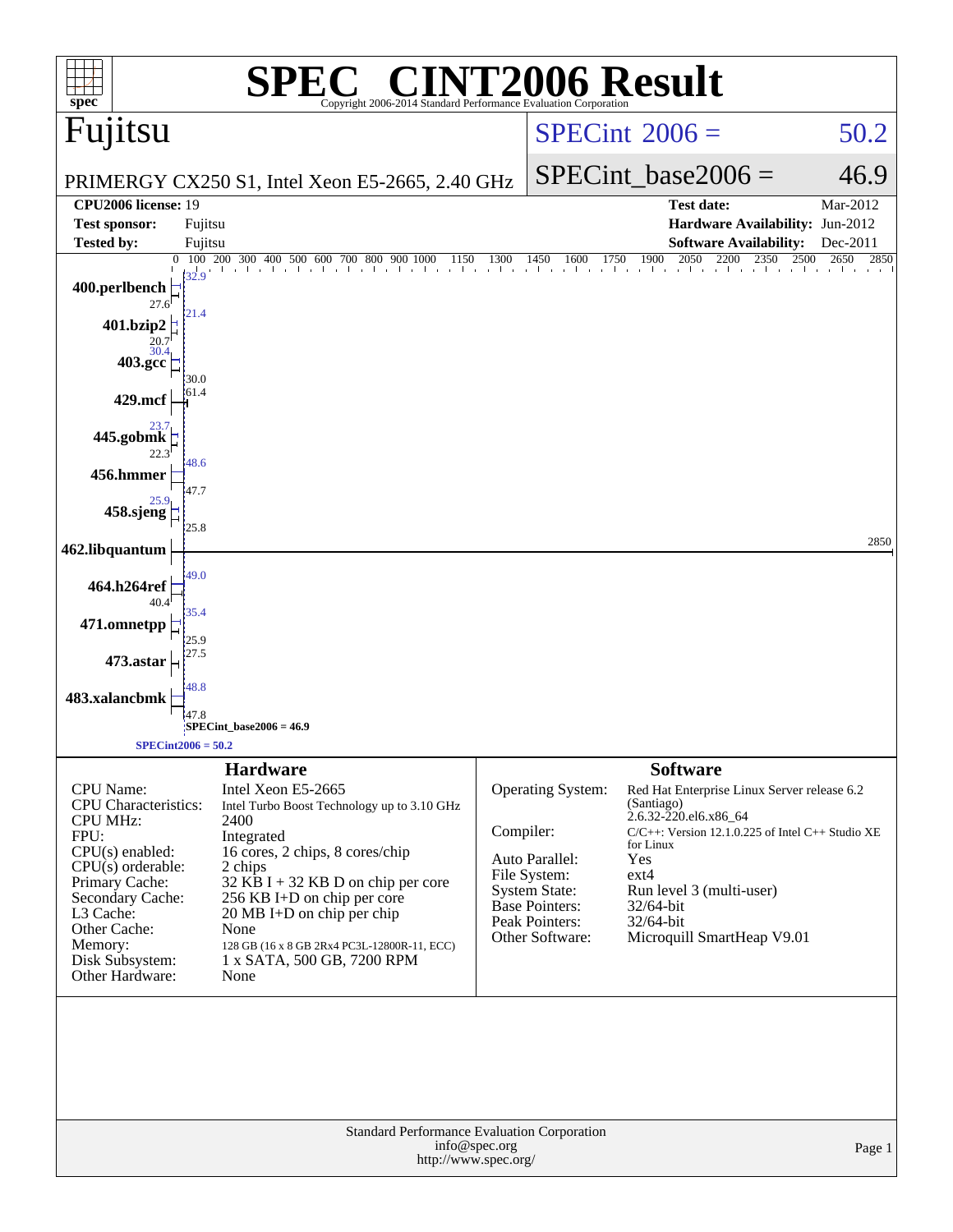

# Fujitsu

## $SPECint2006 = 50.2$  $SPECint2006 = 50.2$

PRIMERGY CX250 S1, Intel Xeon E5-2665, 2.40 GHz

SPECint base2006 =  $46.9$ 

**[CPU2006 license:](http://www.spec.org/auto/cpu2006/Docs/result-fields.html#CPU2006license)** 19 **[Test date:](http://www.spec.org/auto/cpu2006/Docs/result-fields.html#Testdate)** Mar-2012

**[Test sponsor:](http://www.spec.org/auto/cpu2006/Docs/result-fields.html#Testsponsor)** Fujitsu **[Hardware Availability:](http://www.spec.org/auto/cpu2006/Docs/result-fields.html#HardwareAvailability)** Jun-2012 **[Tested by:](http://www.spec.org/auto/cpu2006/Docs/result-fields.html#Testedby)** Fujitsu **[Software Availability:](http://www.spec.org/auto/cpu2006/Docs/result-fields.html#SoftwareAvailability)** Dec-2011

#### **[Results Table](http://www.spec.org/auto/cpu2006/Docs/result-fields.html#ResultsTable)**

|                    | <b>Base</b>    |              |                |       |                |       | <b>Peak</b>                                                                                              |              |                |              |                |              |
|--------------------|----------------|--------------|----------------|-------|----------------|-------|----------------------------------------------------------------------------------------------------------|--------------|----------------|--------------|----------------|--------------|
| <b>Benchmark</b>   | <b>Seconds</b> | <b>Ratio</b> | <b>Seconds</b> | Ratio | <b>Seconds</b> | Ratio | <b>Seconds</b>                                                                                           | <b>Ratio</b> | <b>Seconds</b> | <b>Ratio</b> | <b>Seconds</b> | <b>Ratio</b> |
| 400.perlbench      | 354            | 27.6         | 353            | 27.7  | 354            | 27.6  | 296                                                                                                      | 33.0         | 297            | 32.9         | 297            | 32.9         |
| 401.bzip2          | 466            | 20.7         | 468            | 20.6  | 466            | 20.7  | 452                                                                                                      | 21.4         | 452            | 21.4         | 452            | 21.3         |
| $403.\mathrm{gcc}$ | 268            | 30.0         | 268            | 30.0  | 269            | 29.9  | 265                                                                                                      | 30.4         | 264            | 30.5         | 265            | 30.4         |
| $429$ mcf          | 149            | 61.4         | 148            | 61.5  | 149            | 61.2  | 149                                                                                                      | 61.4         | 148            | 61.5         | 149            | 61.2         |
| $445$ .gobmk       | 470            | 22.3         | 470            | 22.3  | 470            | 22.3  | 444                                                                                                      | 23.6         | 443            | 23.7         | 443            | 23.7         |
| $456.$ hmmer       | 196            | 47.7         | 196            | 47.7  | 196            | 47.6  | 192                                                                                                      | 48.6         | 192            | 48.6         | 192            | 48.6         |
| $458$ .sjeng       | 468            | 25.8         | 469            | 25.8  | 469            | 25.8  | 468                                                                                                      | 25.8         | 468            | 25.9         | 468            | 25.9         |
| 462.libquantum     | 7.27           | 2850         | 7.27           | 2850  | 7.27           | 2850  | 7.27                                                                                                     | 2850         | 7.27           | 2850         | 7.27           | 2850         |
| 464.h264ref        | 548            | 40.4         | 548            | 40.4  | 550            | 40.3  | 452                                                                                                      | 49.0         | 450            | 49.1         | 452            | 49.0         |
| $ 471$ .omnetpp    | 242            | 25.8         | 241            | 25.9  | 241            | 25.9  | 177                                                                                                      | 35.4         | 179            | 34.9         | 177            | 35.4         |
| $473$ . astar      | 255            | 27.5         | 256            | 27.5  | 256            | 27.5  | 255                                                                                                      | 27.5         | 256            | 27.5         | 256            | 27.5         |
| 483.xalancbmk      | 144            | 47.9         | 144            | 47.8  | 145            | 47.6  | 141                                                                                                      | 48.8         | 141            | 48.8         | 141            | 48.8         |
|                    |                |              |                |       |                |       | Results appear in the order in which they were run. Bold underlined text indicates a median measurement. |              |                |              |                |              |

#### **[Operating System Notes](http://www.spec.org/auto/cpu2006/Docs/result-fields.html#OperatingSystemNotes)**

 Stack size set to unlimited using "ulimit -s unlimited" Transparent Huge Pages enabled with: echo always > /sys/kernel/mm/redhat\_transparent\_hugepage/enabled

#### **[Platform Notes](http://www.spec.org/auto/cpu2006/Docs/result-fields.html#PlatformNotes)**

 BIOS configuration: Intel HT Technology = Disable

#### **[General Notes](http://www.spec.org/auto/cpu2006/Docs/result-fields.html#GeneralNotes)**

Environment variables set by runspec before the start of the run: KMP\_AFFINITY = "granularity=fine,scatter" LD\_LIBRARY\_PATH = "/SPECcpu2006/libs/32:/SPECcpu2006/libs/64" OMP\_NUM\_THREADS = "16"

 Binaries compiled on a system with 1x Core i7-860 CPU + 8GB memory using RHEL5.5 This result was measured on the PRIMERGY CX250 S1. The PRIMERGY CX250 S1 and the PRIMERGY CX270 S1 are electronically equivalent. For information about Fujitsu please visit: <http://www.fujitsu.com>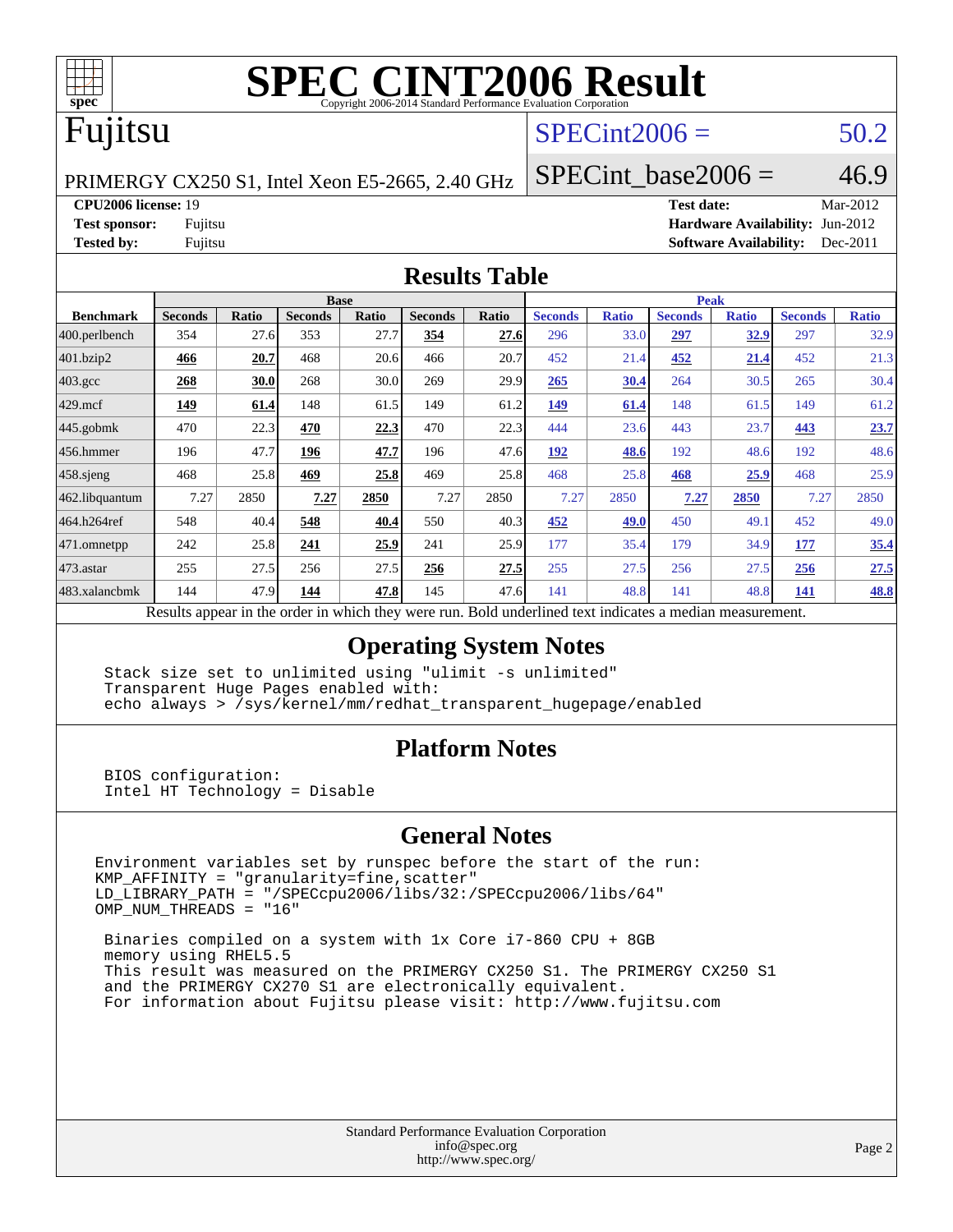

# Fujitsu

### $SPECint2006 = 50.2$  $SPECint2006 = 50.2$

PRIMERGY CX250 S1, Intel Xeon E5-2665, 2.40 GHz

**[Tested by:](http://www.spec.org/auto/cpu2006/Docs/result-fields.html#Testedby)** Fujitsu **Fugital Example 2011 [Software Availability:](http://www.spec.org/auto/cpu2006/Docs/result-fields.html#SoftwareAvailability)** Dec-2011

SPECint base2006 =  $46.9$ 

**[CPU2006 license:](http://www.spec.org/auto/cpu2006/Docs/result-fields.html#CPU2006license)** 19 **[Test date:](http://www.spec.org/auto/cpu2006/Docs/result-fields.html#Testdate)** Mar-2012 **[Test sponsor:](http://www.spec.org/auto/cpu2006/Docs/result-fields.html#Testsponsor)** Fujitsu **[Hardware Availability:](http://www.spec.org/auto/cpu2006/Docs/result-fields.html#HardwareAvailability)** Jun-2012

## **[Base Compiler Invocation](http://www.spec.org/auto/cpu2006/Docs/result-fields.html#BaseCompilerInvocation)**

[C benchmarks](http://www.spec.org/auto/cpu2006/Docs/result-fields.html#Cbenchmarks):  $\text{icc}$   $-\text{m64}$ 

[C++ benchmarks:](http://www.spec.org/auto/cpu2006/Docs/result-fields.html#CXXbenchmarks) [icpc -m64](http://www.spec.org/cpu2006/results/res2012q3/cpu2006-20120605-22804.flags.html#user_CXXbase_intel_icpc_64bit_fc66a5337ce925472a5c54ad6a0de310)

### **[Base Portability Flags](http://www.spec.org/auto/cpu2006/Docs/result-fields.html#BasePortabilityFlags)**

 400.perlbench: [-DSPEC\\_CPU\\_LP64](http://www.spec.org/cpu2006/results/res2012q3/cpu2006-20120605-22804.flags.html#b400.perlbench_basePORTABILITY_DSPEC_CPU_LP64) [-DSPEC\\_CPU\\_LINUX\\_X64](http://www.spec.org/cpu2006/results/res2012q3/cpu2006-20120605-22804.flags.html#b400.perlbench_baseCPORTABILITY_DSPEC_CPU_LINUX_X64) 401.bzip2: [-DSPEC\\_CPU\\_LP64](http://www.spec.org/cpu2006/results/res2012q3/cpu2006-20120605-22804.flags.html#suite_basePORTABILITY401_bzip2_DSPEC_CPU_LP64) 403.gcc: [-DSPEC\\_CPU\\_LP64](http://www.spec.org/cpu2006/results/res2012q3/cpu2006-20120605-22804.flags.html#suite_basePORTABILITY403_gcc_DSPEC_CPU_LP64) 429.mcf: [-DSPEC\\_CPU\\_LP64](http://www.spec.org/cpu2006/results/res2012q3/cpu2006-20120605-22804.flags.html#suite_basePORTABILITY429_mcf_DSPEC_CPU_LP64) 445.gobmk: [-DSPEC\\_CPU\\_LP64](http://www.spec.org/cpu2006/results/res2012q3/cpu2006-20120605-22804.flags.html#suite_basePORTABILITY445_gobmk_DSPEC_CPU_LP64) 456.hmmer: [-DSPEC\\_CPU\\_LP64](http://www.spec.org/cpu2006/results/res2012q3/cpu2006-20120605-22804.flags.html#suite_basePORTABILITY456_hmmer_DSPEC_CPU_LP64) 458.sjeng: [-DSPEC\\_CPU\\_LP64](http://www.spec.org/cpu2006/results/res2012q3/cpu2006-20120605-22804.flags.html#suite_basePORTABILITY458_sjeng_DSPEC_CPU_LP64) 462.libquantum: [-DSPEC\\_CPU\\_LP64](http://www.spec.org/cpu2006/results/res2012q3/cpu2006-20120605-22804.flags.html#suite_basePORTABILITY462_libquantum_DSPEC_CPU_LP64) [-DSPEC\\_CPU\\_LINUX](http://www.spec.org/cpu2006/results/res2012q3/cpu2006-20120605-22804.flags.html#b462.libquantum_baseCPORTABILITY_DSPEC_CPU_LINUX) 464.h264ref: [-DSPEC\\_CPU\\_LP64](http://www.spec.org/cpu2006/results/res2012q3/cpu2006-20120605-22804.flags.html#suite_basePORTABILITY464_h264ref_DSPEC_CPU_LP64) 471.omnetpp: [-DSPEC\\_CPU\\_LP64](http://www.spec.org/cpu2006/results/res2012q3/cpu2006-20120605-22804.flags.html#suite_basePORTABILITY471_omnetpp_DSPEC_CPU_LP64) 473.astar: [-DSPEC\\_CPU\\_LP64](http://www.spec.org/cpu2006/results/res2012q3/cpu2006-20120605-22804.flags.html#suite_basePORTABILITY473_astar_DSPEC_CPU_LP64) 483.xalancbmk: [-DSPEC\\_CPU\\_LP64](http://www.spec.org/cpu2006/results/res2012q3/cpu2006-20120605-22804.flags.html#suite_basePORTABILITY483_xalancbmk_DSPEC_CPU_LP64) [-DSPEC\\_CPU\\_LINUX](http://www.spec.org/cpu2006/results/res2012q3/cpu2006-20120605-22804.flags.html#b483.xalancbmk_baseCXXPORTABILITY_DSPEC_CPU_LINUX)

## **[Base Optimization Flags](http://www.spec.org/auto/cpu2006/Docs/result-fields.html#BaseOptimizationFlags)**

[C benchmarks](http://www.spec.org/auto/cpu2006/Docs/result-fields.html#Cbenchmarks):

[-xSSE4.2](http://www.spec.org/cpu2006/results/res2012q3/cpu2006-20120605-22804.flags.html#user_CCbase_f-xSSE42_f91528193cf0b216347adb8b939d4107) [-ipo](http://www.spec.org/cpu2006/results/res2012q3/cpu2006-20120605-22804.flags.html#user_CCbase_f-ipo) [-O3](http://www.spec.org/cpu2006/results/res2012q3/cpu2006-20120605-22804.flags.html#user_CCbase_f-O3) [-no-prec-div](http://www.spec.org/cpu2006/results/res2012q3/cpu2006-20120605-22804.flags.html#user_CCbase_f-no-prec-div) [-parallel](http://www.spec.org/cpu2006/results/res2012q3/cpu2006-20120605-22804.flags.html#user_CCbase_f-parallel) [-opt-prefetch](http://www.spec.org/cpu2006/results/res2012q3/cpu2006-20120605-22804.flags.html#user_CCbase_f-opt-prefetch) [-auto-p32](http://www.spec.org/cpu2006/results/res2012q3/cpu2006-20120605-22804.flags.html#user_CCbase_f-auto-p32)

[C++ benchmarks:](http://www.spec.org/auto/cpu2006/Docs/result-fields.html#CXXbenchmarks)

[-xSSE4.2](http://www.spec.org/cpu2006/results/res2012q3/cpu2006-20120605-22804.flags.html#user_CXXbase_f-xSSE42_f91528193cf0b216347adb8b939d4107) [-ipo](http://www.spec.org/cpu2006/results/res2012q3/cpu2006-20120605-22804.flags.html#user_CXXbase_f-ipo) [-O3](http://www.spec.org/cpu2006/results/res2012q3/cpu2006-20120605-22804.flags.html#user_CXXbase_f-O3) [-no-prec-div](http://www.spec.org/cpu2006/results/res2012q3/cpu2006-20120605-22804.flags.html#user_CXXbase_f-no-prec-div) [-opt-prefetch](http://www.spec.org/cpu2006/results/res2012q3/cpu2006-20120605-22804.flags.html#user_CXXbase_f-opt-prefetch) [-auto-p32](http://www.spec.org/cpu2006/results/res2012q3/cpu2006-20120605-22804.flags.html#user_CXXbase_f-auto-p32) [-Wl,-z,muldefs](http://www.spec.org/cpu2006/results/res2012q3/cpu2006-20120605-22804.flags.html#user_CXXbase_link_force_multiple1_74079c344b956b9658436fd1b6dd3a8a) [-L/smartheap -lsmartheap64](http://www.spec.org/cpu2006/results/res2012q3/cpu2006-20120605-22804.flags.html#user_CXXbase_SmartHeap64_5e654037dadeae1fe403ab4b4466e60b)

### **[Base Other Flags](http://www.spec.org/auto/cpu2006/Docs/result-fields.html#BaseOtherFlags)**

[C benchmarks](http://www.spec.org/auto/cpu2006/Docs/result-fields.html#Cbenchmarks):

403.gcc: [-Dalloca=\\_alloca](http://www.spec.org/cpu2006/results/res2012q3/cpu2006-20120605-22804.flags.html#b403.gcc_baseEXTRA_CFLAGS_Dalloca_be3056838c12de2578596ca5467af7f3)

## **[Peak Compiler Invocation](http://www.spec.org/auto/cpu2006/Docs/result-fields.html#PeakCompilerInvocation)**

[C benchmarks \(except as noted below\)](http://www.spec.org/auto/cpu2006/Docs/result-fields.html#Cbenchmarksexceptasnotedbelow):  $\text{icc}$  -m64

Continued on next page

Standard Performance Evaluation Corporation [info@spec.org](mailto:info@spec.org) <http://www.spec.org/>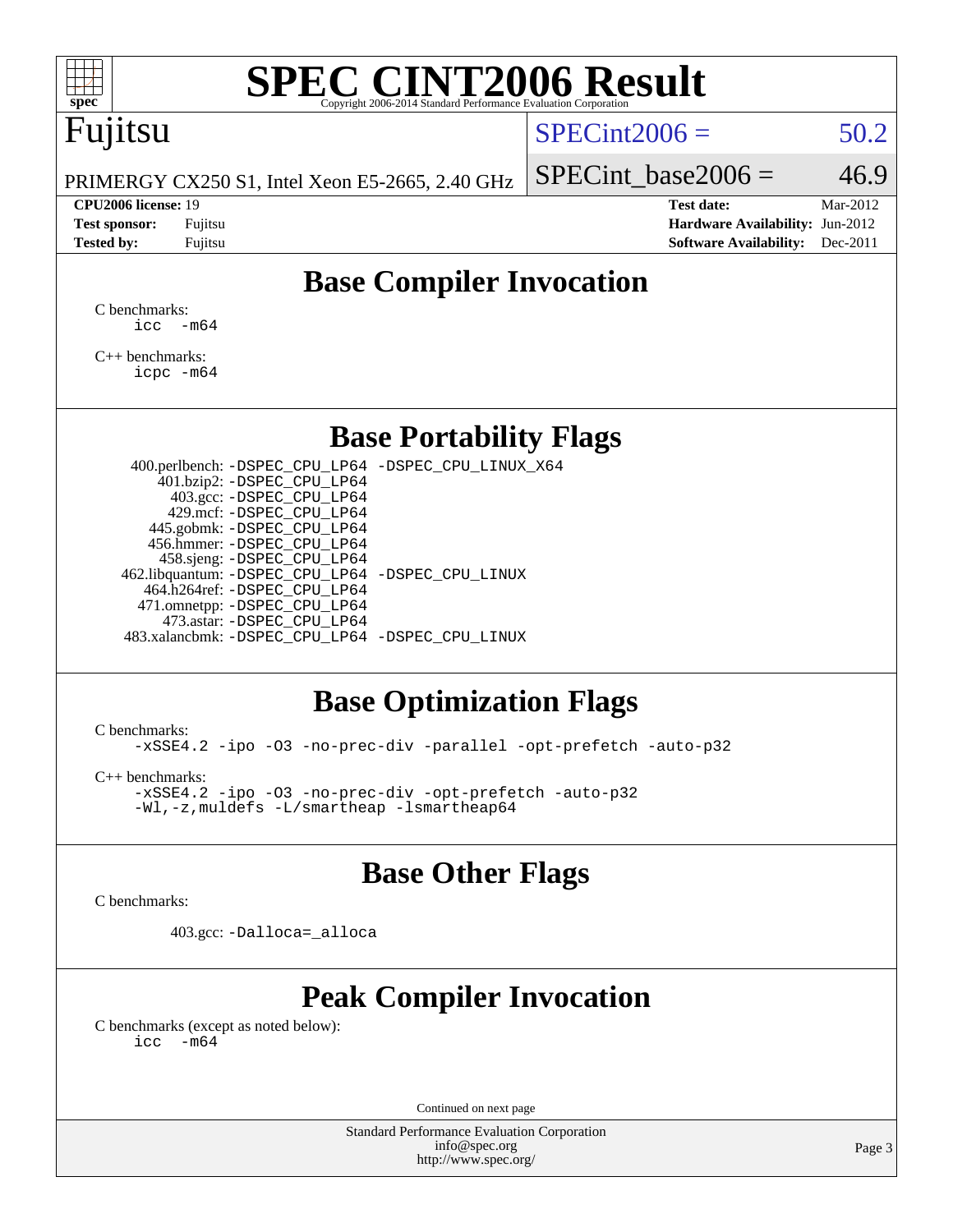

Fujitsu

 $SPECint2006 = 50.2$  $SPECint2006 = 50.2$ 

PRIMERGY CX250 S1, Intel Xeon E5-2665, 2.40 GHz

SPECint base2006 =  $46.9$ 

**[CPU2006 license:](http://www.spec.org/auto/cpu2006/Docs/result-fields.html#CPU2006license)** 19 **[Test date:](http://www.spec.org/auto/cpu2006/Docs/result-fields.html#Testdate)** Mar-2012 **[Test sponsor:](http://www.spec.org/auto/cpu2006/Docs/result-fields.html#Testsponsor)** Fujitsu **[Hardware Availability:](http://www.spec.org/auto/cpu2006/Docs/result-fields.html#HardwareAvailability)** Jun-2012 **[Tested by:](http://www.spec.org/auto/cpu2006/Docs/result-fields.html#Testedby)** Fujitsu **[Software Availability:](http://www.spec.org/auto/cpu2006/Docs/result-fields.html#SoftwareAvailability)** Dec-2011

# **[Peak Compiler Invocation \(Continued\)](http://www.spec.org/auto/cpu2006/Docs/result-fields.html#PeakCompilerInvocation)**

400.perlbench: [icc -m32](http://www.spec.org/cpu2006/results/res2012q3/cpu2006-20120605-22804.flags.html#user_peakCCLD400_perlbench_intel_icc_a6a621f8d50482236b970c6ac5f55f93)

445.gobmk: [icc -m32](http://www.spec.org/cpu2006/results/res2012q3/cpu2006-20120605-22804.flags.html#user_peakCCLD445_gobmk_intel_icc_a6a621f8d50482236b970c6ac5f55f93)

464.h264ref: [icc -m32](http://www.spec.org/cpu2006/results/res2012q3/cpu2006-20120605-22804.flags.html#user_peakCCLD464_h264ref_intel_icc_a6a621f8d50482236b970c6ac5f55f93)

[C++ benchmarks \(except as noted below\):](http://www.spec.org/auto/cpu2006/Docs/result-fields.html#CXXbenchmarksexceptasnotedbelow) [icpc -m32](http://www.spec.org/cpu2006/results/res2012q3/cpu2006-20120605-22804.flags.html#user_CXXpeak_intel_icpc_4e5a5ef1a53fd332b3c49e69c3330699)

473.astar: [icpc -m64](http://www.spec.org/cpu2006/results/res2012q3/cpu2006-20120605-22804.flags.html#user_peakCXXLD473_astar_intel_icpc_64bit_fc66a5337ce925472a5c54ad6a0de310)

#### **[Peak Portability Flags](http://www.spec.org/auto/cpu2006/Docs/result-fields.html#PeakPortabilityFlags)**

```
 400.perlbench: -DSPEC_CPU_LINUX_IA32
    401.bzip2: -DSPEC_CPU_LP64
      403.gcc: -DSPEC_CPU_LP64
     429.mcf: -DSPEC_CPU_LP64
   456.hmmer: -DSPEC_CPU_LP64
    458.sjeng: -DSPEC_CPU_LP64
462.libquantum: -DSPEC_CPU_LP64 -DSPEC_CPU_LINUX
     473.astar: -DSPEC_CPU_LP64
483.xalancbmk: -DSPEC_CPU_LINUX
```
# **[Peak Optimization Flags](http://www.spec.org/auto/cpu2006/Docs/result-fields.html#PeakOptimizationFlags)**

[C benchmarks](http://www.spec.org/auto/cpu2006/Docs/result-fields.html#Cbenchmarks):

```
 400.perlbench: -xSSE4.2(pass 2) -prof-gen(pass 1) -ipo(pass 2)
           -O3(pass 2) -no-prec-div(pass 2) -prof-use(pass 2)
          -opt-prefetch -ansi-alias
   401.bzip2: -xSSE4.2(pass 2) -prof-gen(pass 1) -ipo(pass 2)
           -O3(pass 2) -no-prec-div -prof-use(pass 2) -auto-ilp32
           -opt-prefetch -ansi-alias
    403.gcc: -xSSE4.2 -ipo -O3 -no-prec-div -inline-calloc
           -opt-malloc-options=3 -auto-ilp32
   429.mcf: basepeak = yes
  445.gobmk: -xSSE4.2(pass 2) -prof-gen(pass 1) -prof-use(pass 2)
           -ansi-alias
  456.hmmer: -xSSE4.2 -ipo -O3 -no-prec-div -unroll2 -auto-ilp32
           -ansi-alias
```
Continued on next page

Standard Performance Evaluation Corporation [info@spec.org](mailto:info@spec.org) <http://www.spec.org/>